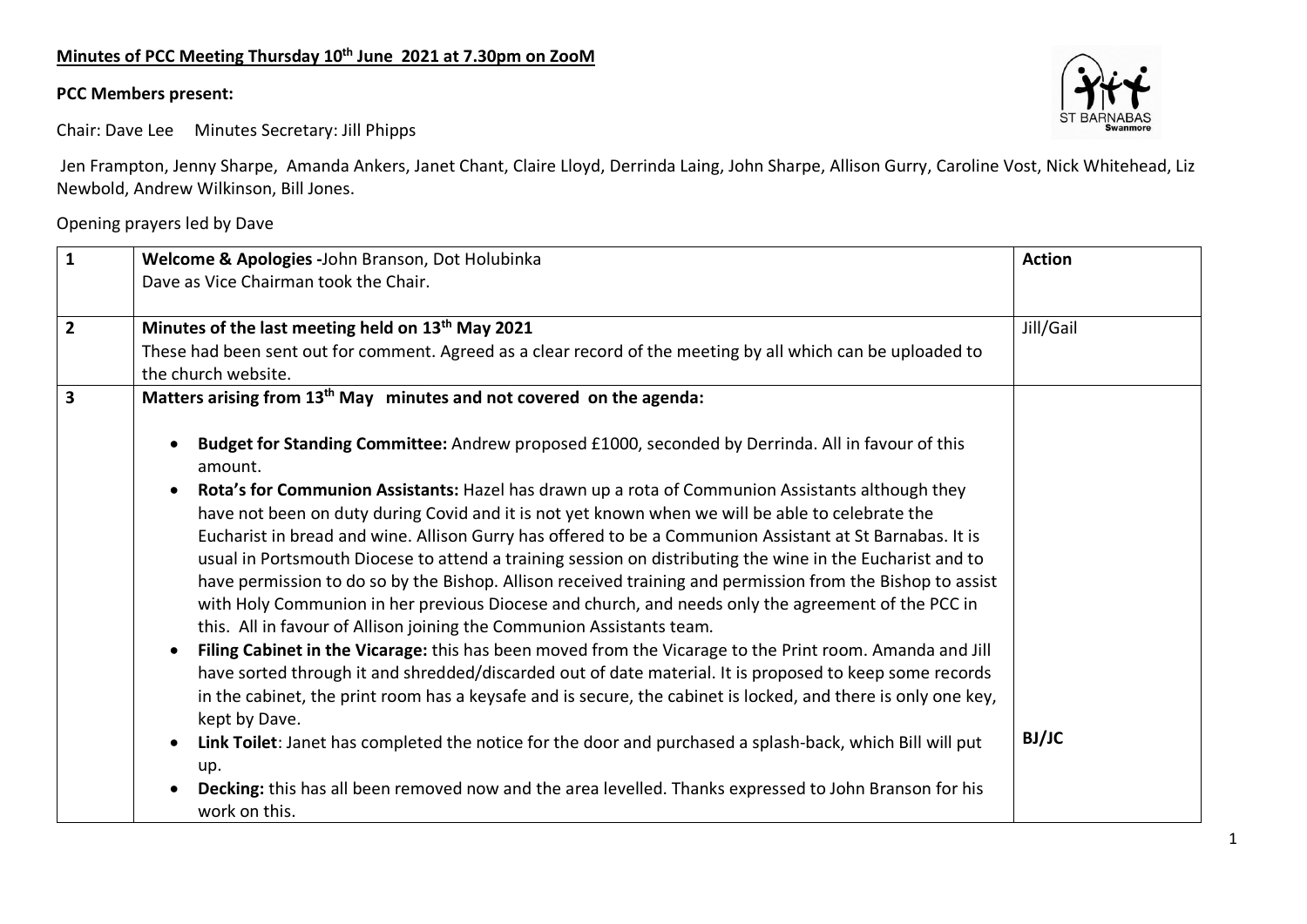|                | Church Garden Equipment: this is now stored in various places including the porch; thanks to Andrew, Bill<br>$\bullet$<br>and John for moving it all. Bill is looking at options for storage; the cost of a suitable size container is in<br>the region of £350.<br>The Swanmore Link: Amanda has organised a large banner on the school fence advertising the magazine<br>$\bullet$<br>available in the Link and we have advertised on FaceBook. Amanda has liaised with the Parish Council and<br>PSO asking for help with advertising on their social media and is planning to contact the pubs, asking if<br>they will take some copies to give to their customers. We do not want to reduce numbers of printed<br>copies as this reduces the coverage for our advertisers and we are getting some new advertising requests.<br>Allison offered to drop copies in to the College; all of us encouraged to put copies through our neighbours<br>doors. | <b>BJ</b><br>All |
|----------------|-----------------------------------------------------------------------------------------------------------------------------------------------------------------------------------------------------------------------------------------------------------------------------------------------------------------------------------------------------------------------------------------------------------------------------------------------------------------------------------------------------------------------------------------------------------------------------------------------------------------------------------------------------------------------------------------------------------------------------------------------------------------------------------------------------------------------------------------------------------------------------------------------------------------------------------------------------------|------------------|
| $\overline{4}$ | Discussion on Vacancy Information meeting 8 <sup>th</sup> June with Acting Archdeacon & Area Dean<br>Jill had sent brief notes following Tuesday's meeting and Nick had sent a short paper with further observations<br>and questions.<br>The Archdeacon had informed us of our responsibilities during a Vacancy<br>To maintain worship services<br>$\bullet$<br>To ensure fees and monies were paid on time<br>• To prepare a Parish Profile ie an advert for a prospective Vicar.                                                                                                                                                                                                                                                                                                                                                                                                                                                                      |                  |
|                | Discussion re the Parish Profile (PP) - it should be written as an advert for a priest, should include our vision as a<br>church and also be available to read on our website. The PP must be completed within 3 months of our meeting<br>on 8 <sup>th</sup> June, ie by September.<br>Three members of the PCC agreed to be 'the writing group' for the PP although all of PCC will have input.<br>The writing group is - Janet, Derrinda and Amanda.<br>It was also suggested that we need to meet face to face around a table with a map of the Deanery, to bring out<br>ideas. Hazel would check the draft PP for us when compiled.<br>It was suggested that Hambledon church website would be a useful read as an example for ideas.<br>Also to ask the wider church family via the weekly email bulletin for their ideas:                                                                                                                           | JP arrange date  |
|                | "What is your vision for St Barnabas going forward?"<br>Set up a dedicated email - vision@stbarnabas.org.uk                                                                                                                                                                                                                                                                                                                                                                                                                                                                                                                                                                                                                                                                                                                                                                                                                                               | <b>DL</b>        |
|                | And to ask Brian Pancott to print off the emails for those without access to the internet.                                                                                                                                                                                                                                                                                                                                                                                                                                                                                                                                                                                                                                                                                                                                                                                                                                                                | <b>JP</b>        |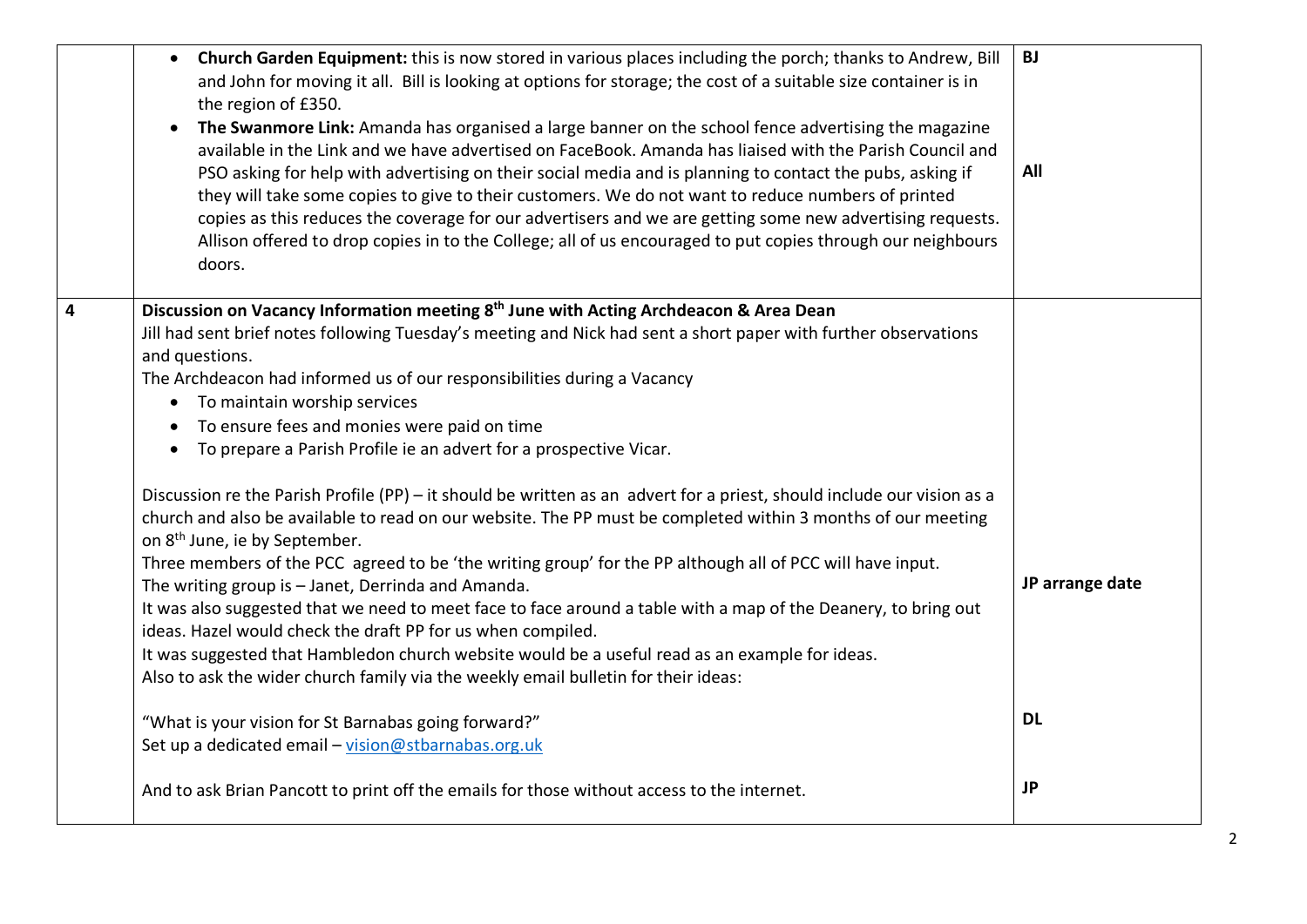|    | <b>Deanery reorganisation</b>                                                                                           |           |
|----|-------------------------------------------------------------------------------------------------------------------------|-----------|
|    | Following the meeting on 8 <sup>th</sup> June with Acting Archdeacon and Area Dean, many PCC members felt relieved and  |           |
|    | reassured. The Archdeacon assured us that there was no Diocesan plan to be implemented and the shape of our             |           |
|    | Deanery structure was very much up to us and our neighbouring churches to work out. It was felt we need to look         |           |
|    | at geographical locations of churches in the Deanery, their worship style and the population and congregation           | <b>JS</b> |
|    | numbers. Data is available on BW Deanery from the Portsmouth.anglican.org site. John Sharpe offered to start to         |           |
|    | collect data to give us a better picture.                                                                               |           |
| 5. | Correspondence                                                                                                          |           |
|    | An email has been received from Ben Armstrong asking if the PCC planned to continue live-streaming services             |           |
|    | even after we have resumed worship in church, and encouraging this to continue. Live-streaming via FaceBook             |           |
|    | has reached a wider audience and is useful for particular services, eg the Crib Service, which is so popular that we    |           |
|    | often cannot fit everyone in.                                                                                           |           |
|    | Jill has attended some Webinars on "digital Church' and the Diocesan team are happy to share their expertise. Jill      | <b>JP</b> |
|    | to put together a paper for PCC on options.                                                                             |           |
| 6  | Safeguarding                                                                                                            |           |
|    | Caroline had prepared and sent round a report prior to PCC meeting; she reminded all members of the need for            |           |
|    | vigilance in light of the strange times we have been living through, when there has been an increase in on-line         |           |
|    | scams and abuse, as well as a rise in domestic abuse, and concern for lonely, isolated and vulnerable people and        | All       |
|    | those whose mental health has been affected adversely.                                                                  |           |
|    | Reporting Form: In October 2020, the Diocesan Safeguarding team made some changes in the way safeguarding               |           |
|    | concerns should be reported. As a reminder, Caroline had included the 'Responding Promptly to every                     |           |
|    | Safeguarding Concern or Allegation' flow chart and the Safeguarding Report Form which is to be used by an               |           |
|    | individual to record suspected or witnessed abuse or where someone discloses to them information about a                |           |
|    | safeguarding concern or allegation.                                                                                     |           |
|    | Caroline proposed that PCC adopt this Safeguarding Report Form: this was seconded by Allison and approved by            |           |
|    | all.                                                                                                                    |           |
|    | Training: Caroline informed PCC that most of us need to renew our Safeguarding training; she will be contacting         |           |
|    | members individually to explain what we need to do.                                                                     | CV/All    |
|    | DBS: The Diocese has appointed 'thirtyone:eight', an independent Christian charity, to process its DBS checks.          |           |
|    | Caroline will be our link for verifying DBS applications and as soon as this is approved, will be in contact with PCC   |           |
|    | members to progress, where necessary, their new applications.                                                           |           |
|    | Safeguarding Sunday-10 <sup>th</sup> October 2021: There will be a nationwide safeguarding Sunday this Autumn, with the |           |
|    | aim of raising awareness about creating safer places for all. A free resource pack is available from                    | CV        |
|    | 'Thirtyone:eight'.                                                                                                      |           |